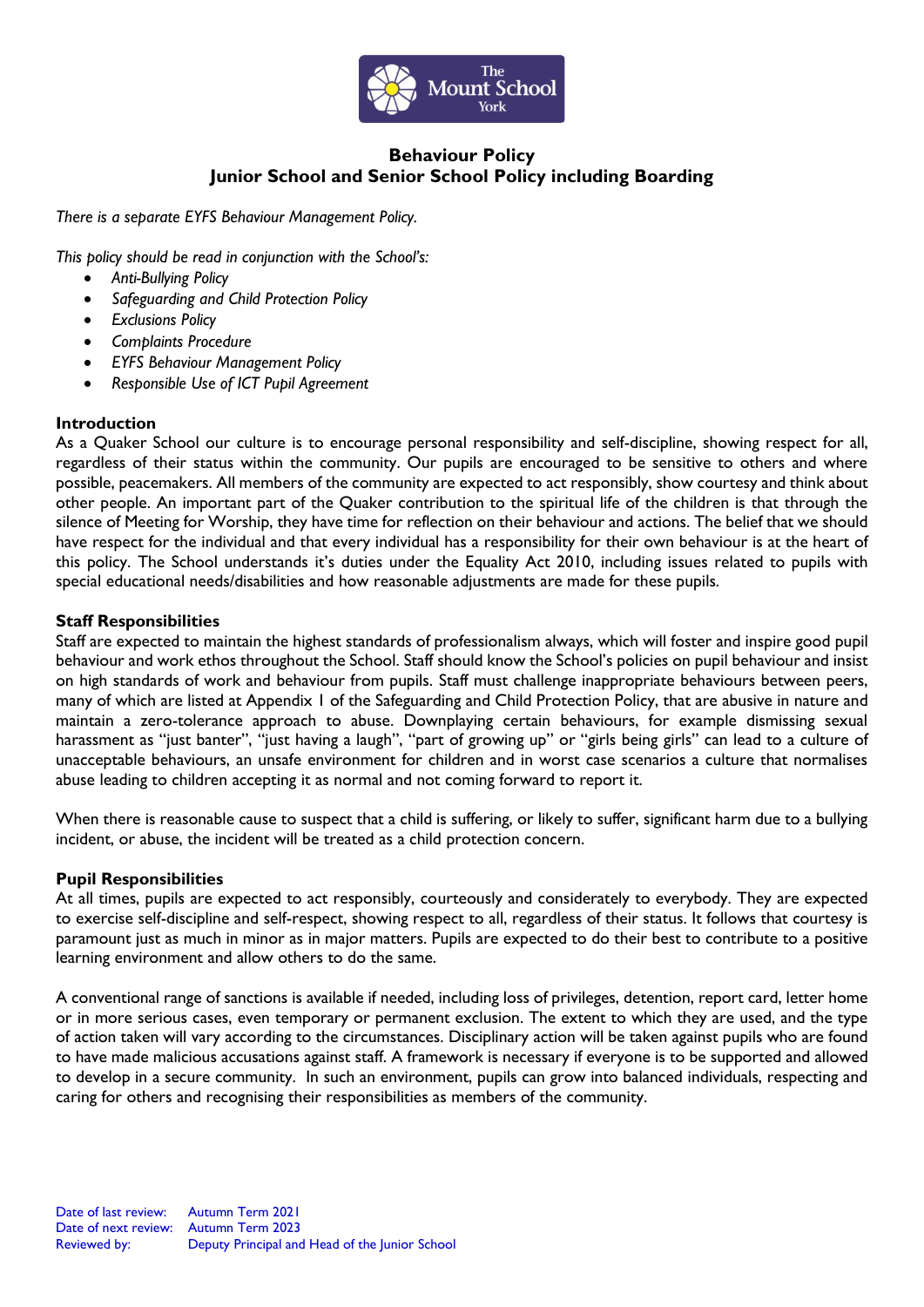## **Peer on Peer Abuse**

Systems for children confidently reporting abuse, should be well promoted, easily understood and easily accessible. These are displayed on posters in the Junior School foyer area and Senior School safeguarding boards. Through PHSE lessons and form times, children are reminded that they can approach trusted adults in School to share concerns. Children should know that their concerns will be treated seriously.

Measures to prevent cyber bullying, prejudice based, and discriminatory bullying are in the Anti-Bullying Policy

## **Liaising with Parents and Other Agencies**

The School will whenever necessary liaise closely with parents and guardians on behavioural matters. Some behaviour matters may necessitate intervention and liaison with other external agencies such as a Counsellor, GPs, CAMHs and York City Council Early Years Team and/or Safeguarding Board. The School will keep records of communication with parents and external agencies as appropriate.

#### **Managing Pupils' Transition**

Pupil files are kept centrally in the School Office. A full pastoral and academic handover occurs in the Summer Term when the Year 6 teacher discusses individual pupils with the Head of Year 7 and Boarding staff where applicable. These discussions also include any concerns regarding behaviour of pupils who have been victims of other pupils' misbehaviour. This close liaison also takes place between the Heads of Year as pupils move up the School. When a pupil joins The Mount, there is close liaison where necessary with the previous school. When a pupil leaves The Mount and particularly if they have been identified as requiring additional support and intervention for their behaviour, the School supports the child and family by making every effort to identify alternative schooling and aid transition.

## **Searching, Screening and Confiscation**

If a pupil is suspected of carrying an item which is prohibited by the School, staff can conduct a search and if an item is found, this can then be confiscated. In the event of a refusal to cooperate during a search of a pupil and their property, an appropriate sanction can be used. Appropriate punishments include loss of privileges, detention and possible exclusion depending on the severity of the case.

#### **Rewards**

At The Mount School we lay particular emphasis on having a recognised informal culture of praise. Pupils are rewarded for positive behaviour and good conduct in different forms. Praise and positive feedback is given to individuals and to groups in private and/or public as appropriate.

In the Junior School, 'Golden Tickets' are rewarded to individuals in a weekly assembly. A record of those children is kept in the Head of the Junior School's Office.

The School has a House System that is used to generate healthy competition through Sports events and other House based activities. House Captains lead the pupils in each House and staff are also allocated to a House. House Points are awarded when House competitions take place. House Points are to be awarded to individual pupils for personal and collective achievements both in lessons and in wider school life. The emphasis will be put on awarding House Points for personal attributes, effort and achievement rather than simply academic performance. Each department and year group has its own system of awarding House Points.

Other individual and class rewards are given as appropriate to different year groups and there are also opportunities for greater responsibility and privileges, as the pupils' progress through both the Junior and Senior School.

Pupil success is also celebrated within the School community by posting examples of achievements on the website, by communication with parents and praise from staff.

#### **Sanctions**

We recognise that rewarding positive behaviour is better than imposing a sanction and most students never need sanctions. However, the School will reflect on behaviour and implement sanctions where necessary.

#### **The School does not use or threaten to use any form of corporal punishment.**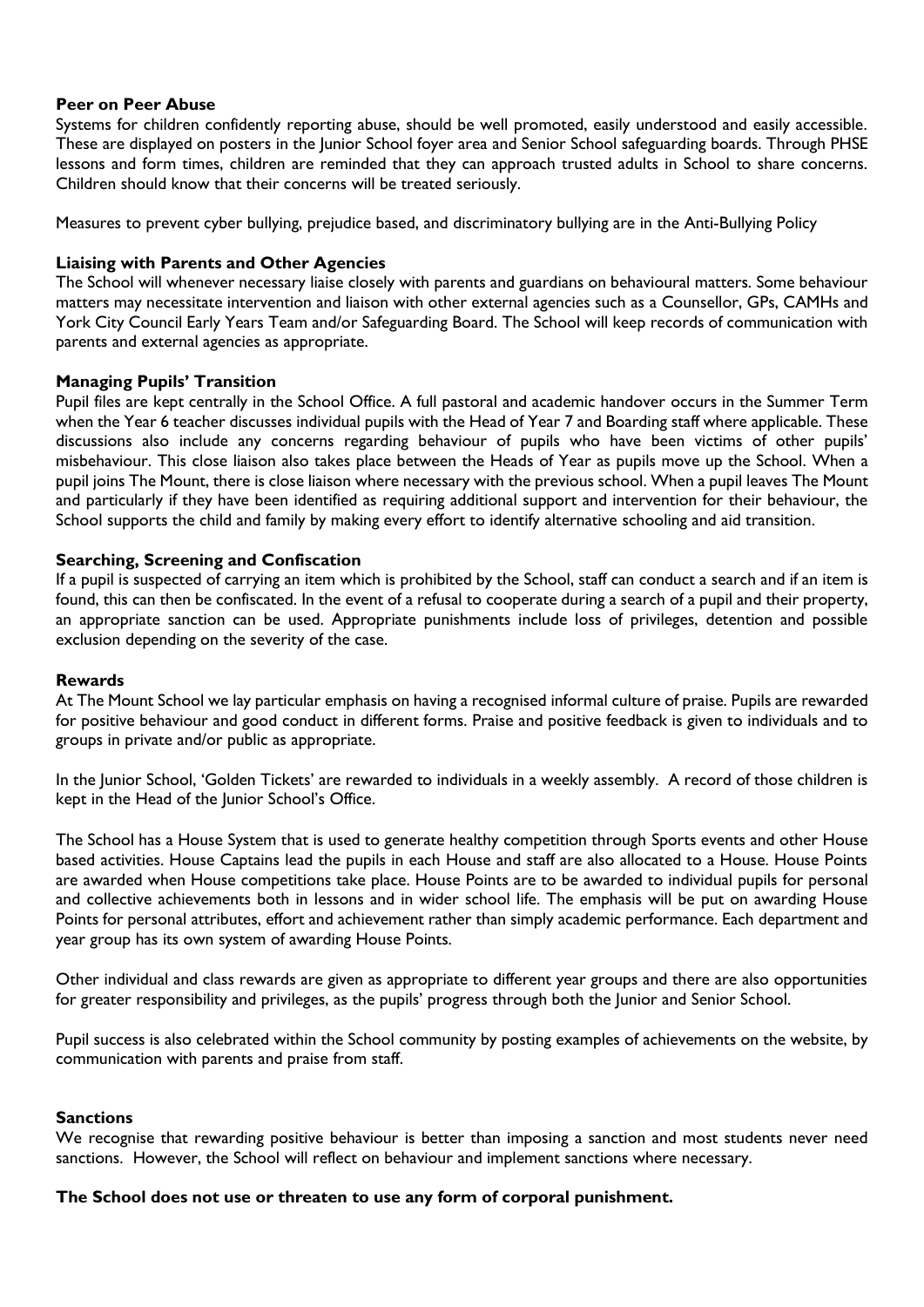## **Physical Intervention**

Physical intervention is allowable to avert immediate danger of personal injury to the child in concern or others. If physical intervention has been used the member of staff must record the event. Should a child physically hit out at anyone, parents will be asked to immediately remove the child from School. The child will not be allowed to return to School until the parents have had an interview with the Principal. For further information please read 'Physical Intervention/Restraint' policy and 'EYFS Behaviour Management Policy'.

## **Examples of Unacceptable Behaviour and Possible Sanctions**

The following list does not aim to cover every example of unacceptable behaviour so should be regarded as a supplement to the guiding principle that sanctions will always be appropriate to the specific instance of unacceptable behaviour or the overall pattern of behaviour.

| <b>Examples of possible misconduct</b>                                                                                                                                                                                                                                                                                                                                                                                     | A range of possible sanctions                                                                                                                                                                                                                                                                                                                                                                                                              |  |
|----------------------------------------------------------------------------------------------------------------------------------------------------------------------------------------------------------------------------------------------------------------------------------------------------------------------------------------------------------------------------------------------------------------------------|--------------------------------------------------------------------------------------------------------------------------------------------------------------------------------------------------------------------------------------------------------------------------------------------------------------------------------------------------------------------------------------------------------------------------------------------|--|
| A<br>Missed or late homework<br>Poor attitude to classwork or homework<br>Poor behaviour or attitude at any time<br>٠<br>Distracting others<br>Talking in class<br>Dropping litter<br>Chewing gum<br>Lateness to lessons or activities<br>Misue of electronic equipment<br>Having a mobile telephone visible to a<br>member of staff during the School day                                                                 | Talking privately with a pupil<br>Separation from those with whom they<br>are behaving inappropriately<br>Verbal reprimand<br>$\bullet$<br>Rectifying and make good any damage<br>they have caused<br>Removal of mobile phone<br>٠<br>Inform parents/other staff of<br>minor<br>offences                                                                                                                                                   |  |
| B<br>Persistent repetition of level A behaviour<br>Repeated lateness<br>Inappropriate physical behaviour<br>Absenting a lesson<br>Inappropriate language<br>Defiance<br>Lack of respect for other students and<br>staff<br>Persistent low-level disruption in class<br>Swearing at another student<br>Graffiti<br>Inappropriate use of social media<br>Use of mobile telephone during the<br>School day (repeated offence) | Loss of privileges<br>Issuing a lunchtime detention or loss of<br>free/playtime<br>Discussing the consequences of their<br>$\bullet$<br>behaviour and how to avoid such<br>situations in the future (with the relevant<br>Head of School/member of the Senior<br>Leadership Team)<br>Issuing a report card (may also be used as<br>$\bullet$<br>a support mechanism)<br>Parental discussion and letter home<br>Formal note on pupil's file |  |
| $\mathsf{C}$<br>Persistent repetition of level B behaviour<br>Refusing to comply with the instructions<br>of a member of staff<br>Truancy (being off the premises without<br>permission)<br>Deliberate damage to someone else's<br>property<br>Deception (deliberately misleading an<br>$\bullet$<br>investigation)<br>Failure to attend a lunchtime detention<br>Bullying of any kind                                     | After School detention (Senior<br>$\bullet$<br>School) until 6.00pm<br>Letter home to parents<br>Replacement of damaged property<br>Parents invited into School to meet with<br>relevant<br>member<br>of<br>the<br>Senior<br>Leadership Team<br>Loss of privileges<br>٠<br>Formal note on pupil file<br>٠<br>Internal suspension<br>$\bullet$<br>External suspension                                                                       |  |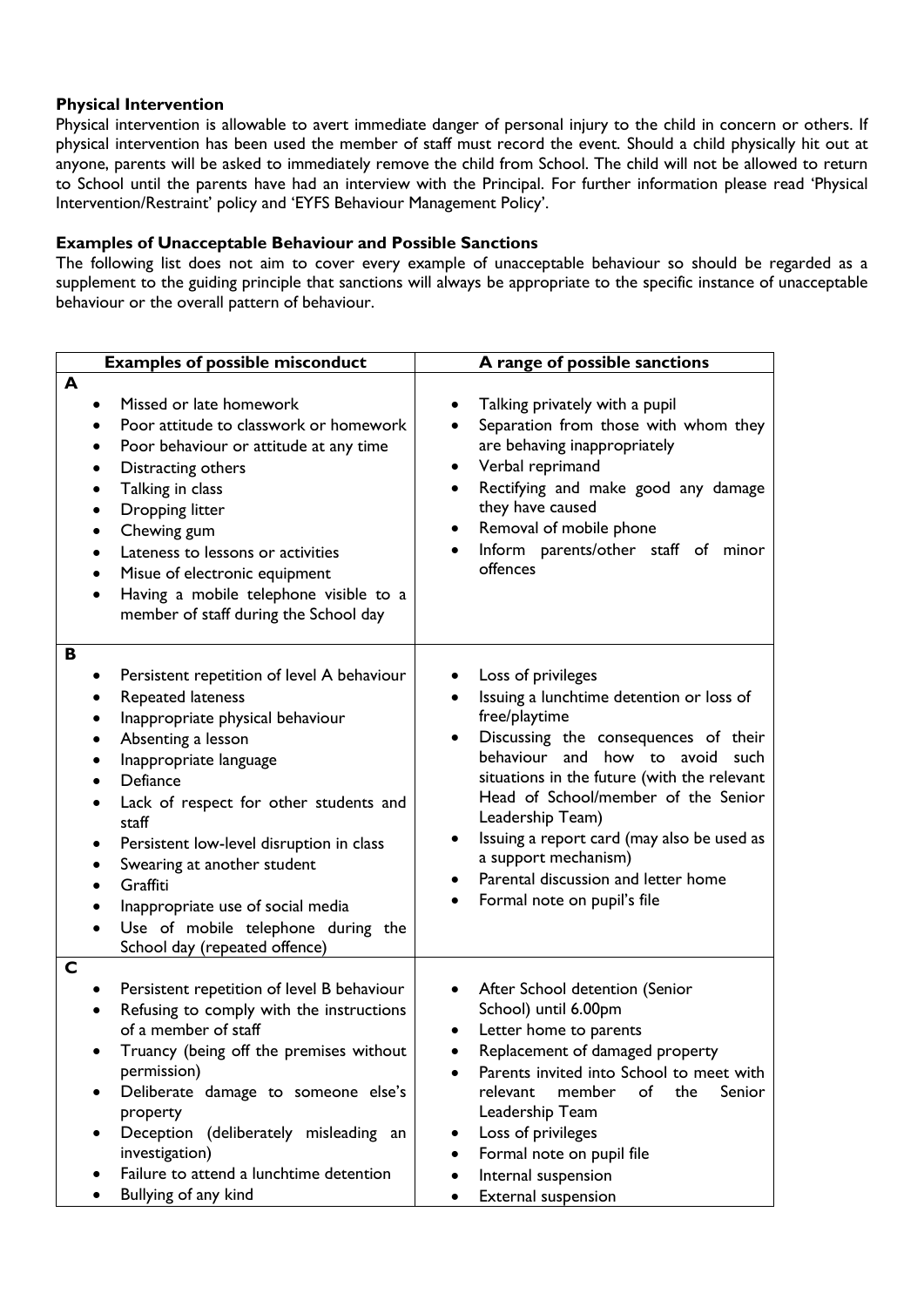| $\bullet$                   | Continual inappropriate use of social<br>media<br>Offensive graffiti<br>Use of mobile telephone during the<br>School day $-3$ or more times                                                                                                                                                                                                                                                                                                                                                                                                                                                               |                                                                                                                                                              |
|-----------------------------|-----------------------------------------------------------------------------------------------------------------------------------------------------------------------------------------------------------------------------------------------------------------------------------------------------------------------------------------------------------------------------------------------------------------------------------------------------------------------------------------------------------------------------------------------------------------------------------------------------------|--------------------------------------------------------------------------------------------------------------------------------------------------------------|
| D<br>$\bullet$<br>$\bullet$ | Persistent repetition of levels above<br>Swearing at a member of staff<br>Serious actual or threatened violence<br><b>Theft</b><br>Smoking or drinking on School premises<br>Persistent/continual bullying<br>Verbal abuse<br>Physical assault<br>Carrying an offensive weapon<br>Vandalism: deliberate damage to<br>structural aspects of School property<br>Any form of harassment based on<br>protected characteristics<br>Any behaviour that is likely to bring the<br>School into disrepute<br>'Hot-spotting' or using VPNs to avoid wifi<br>restrictions<br>Unauthorised access to staff/guest wifi | Internal suspension<br>External suspension<br>Principal's detention out of school hours<br>Permanent exclusion may be considered<br>in extreme one-off cases |
| E                           | Persistent repetition of levels above<br>Supplying any illegal drug<br>Drug or substance related abuse<br>Physical assault with intent to harm<br>Starting an unauthorised fire                                                                                                                                                                                                                                                                                                                                                                                                                           | Permanent exclusion                                                                                                                                          |

## **Note:**

If there are any prior concerns about a pupil's behaviour in School, the School reserves the right to decline to take the pupil on a School trip.

## **Detentions**

Internal detentions can take place at any time within the School day. Detentions that take place outside normal school hours will be proceeded by a letter home to parents.

### **Internal Suspension/External Suspension/Permanent Exclusion**

The Principal is the only one who can authorise suspensions and/or exclusions and will be involved in the interviews and discussions with pupils and parents. In the case of a permanent exclusion, the Clerk of the School Committee (Chair of Governors) will be informed and consulted before any student is permanently excluded.

A sanction must give a message to the pupil concerned and the rest of the School community. A suspension is used when that message must be heard strongly and clearly. Sometimes the misbehaviour is individual and so no public announcement is made.

#### Internal Suspension

The likely duration will be between 1 and 3 days. The pupil will be in a room working on their own under supervision. Work will be set for them from their regular lessons and the Head of Year will co-ordinate. They will have a different lunch and break to their peers.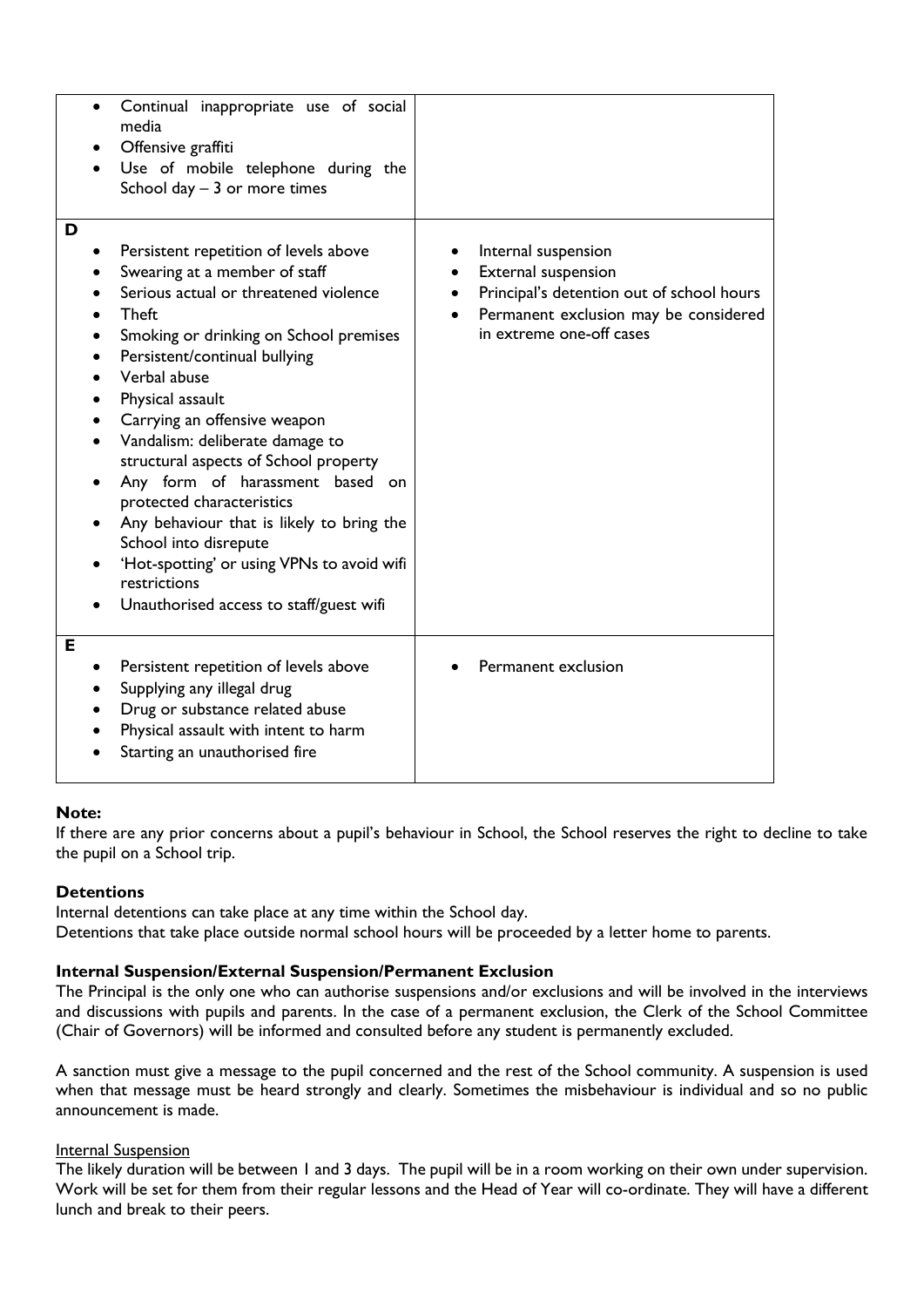## **External Suspension**

Parents will be contacted as the misbehaviour is investigated and the pupil will be required to stay at home (or with a guardian) for between 1 and 3 days. Parents will be asked to meet with the Principal before the pupil is readmitted to School at the end of the external suspension.

## Exclusion and Removal from the School

A decision to exclude permanently will be taken as a last resort when a wide range of other strategies have been previously employed or if an exceptionally individual offense has been committed.

The decision to permanently exclude is taken by the Principal after discussion with senior staff and the Clerk of Committee. The parents are informed of the decision and asked to collect the pupil as soon as possible. Parents are usually asked whether they wish to withdraw their child rather than have them expelled.

Parents will be concerned to have the School reach a decision which is in the best interest of their child. The School needs also to take account of the interests of the whole School community.

#### Rationale for Exclusion:

Exclusion will usually be considered only where such action is deemed to be in the best interests of one or more of: the pupil concerned other pupils in the School staff in the School or where the pupil's action has brought or is likely to bring the School's reputation into disrepute.

Exclusion will also be considered where the pupil concerned is regarded on the balance of probabilities as having committed a criminal offence, whether connected with the School and whether criminal proceedings have been instituted.

A pupil is also liable to be excluded if fees remain unpaid unless an arrangement has been agreed with the Bursar for paying off those arrears.

#### **Process**

While the precise procedure to be followed in each situation depends on the circumstances of the case, the procedure outline below would apply wherever possible:

A fair and thorough investigation will be led by the Deputy Principal

Pupils must be informed of the allegation and the evidence relied upon

Pupils must be given a fair opportunity to exculpate themselves

Parents will be informed as soon as practically possible

A hearing will be conducted by the Principal and a decision reached

An appeal should be offered, and this will be conducted by the Clerk of Committee

Before a decision is made to exclude a pupil from The Mount permanently, a full investigation will be undertaken by the Deputy Principal and the appropriate Head of School. The Principal will not take part in the investigation as this may compromise her impartiality at the actual hearing.

If a pupil is excluded by the Principal, the parent may appeal against the decision. Such an appeal should be made in writing to the Clerk of the School's General Committee within 14 days of the decision to exclude and should set out the reasons for disputing the Principal's decision.

A pupil whose exclusion is subject to such an appeal will be suspended from attending the School pending the outcome of the appeal.

The Clerk will appoint an 'Appeal Panel' of three persons, at least one of who will not be a member of the School Committee. Prior to the meeting of the Appeal Panel, the Clerk will arrange for the Principal to produce a statement of the reasons for exclusion and will give the appellant(s) the opportunity to comment upon that statement.

Unless otherwise agreed by the appellant(s), at least 7 days' notice will be given of the time and place of the meeting of the Appeal Panel.